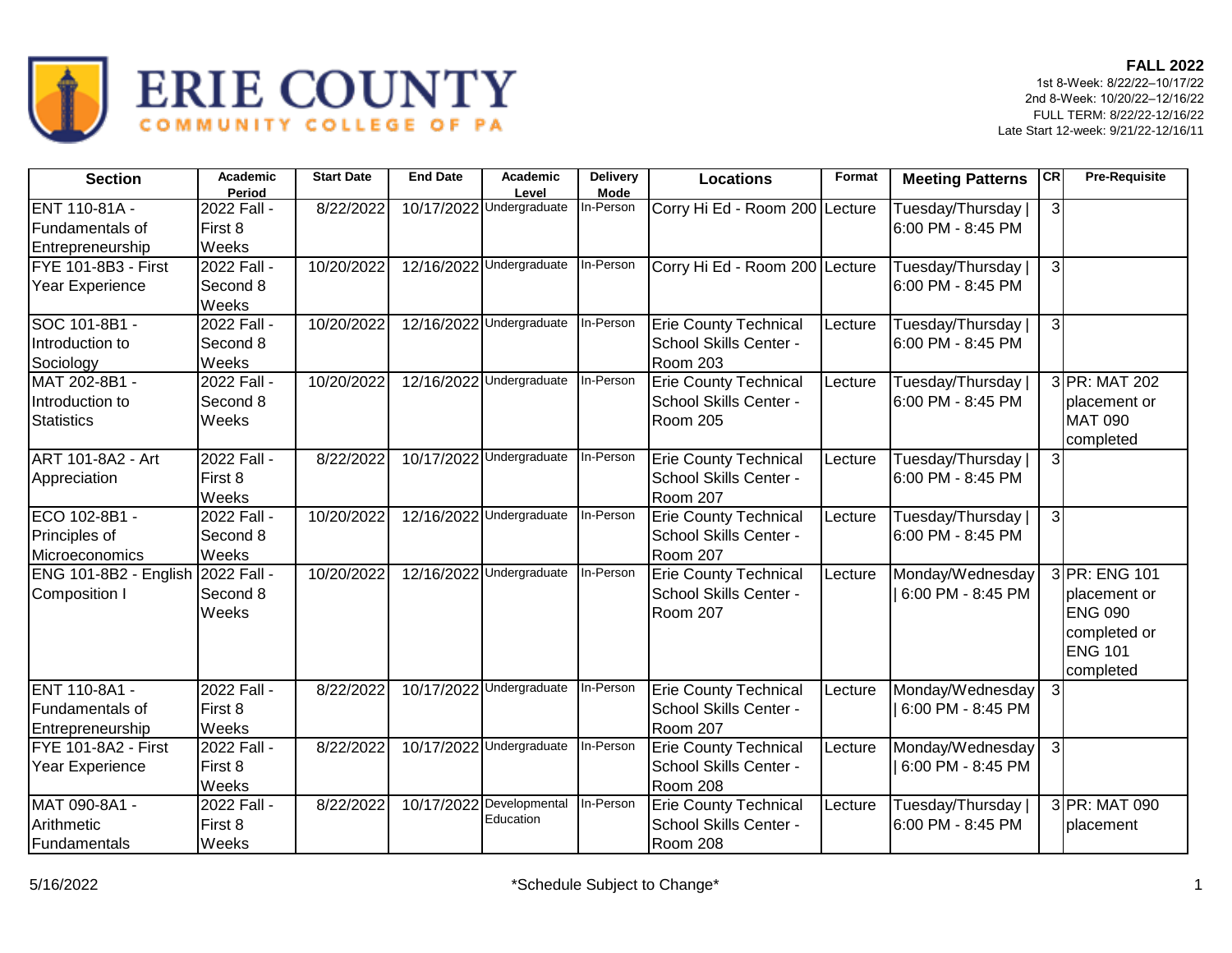

| <b>Section</b>                                                          | <b>Academic</b><br>Period        | <b>Start Date</b> | <b>End Date</b> | Academic<br>Level        | <b>Delivery</b><br><b>Mode</b> | <b>Locations</b>                                                   | Format  | <b>Meeting Patterns</b>                 | <b>CR</b>      | <b>Pre-Requisite</b>                                                                           |
|-------------------------------------------------------------------------|----------------------------------|-------------------|-----------------|--------------------------|--------------------------------|--------------------------------------------------------------------|---------|-----------------------------------------|----------------|------------------------------------------------------------------------------------------------|
| MAT 111-8B1 - College 2022 Fall -<br>Algebra                            | Second 8<br>Weeks                | 10/20/2022        |                 | 12/16/2022 Undergraduate | In-Person                      | <b>Erie County Technical</b><br>School Skills Center -<br>Room 208 | Lecture | Tuesday/Thursday<br>6:00 PM - 8:45 PM   |                | 3 PR: MAT 111<br>placement or<br><b>MAT 090</b><br>completed                                   |
| PSY 101-8B1 -<br>Introduction to<br>Psychology                          | 2022 Fall -<br>Second 8<br>Weeks | 10/20/2022        |                 | 12/16/2022 Undergraduate | In-Person                      | <b>Erie County Technical</b><br>School Skills Center -<br>Room 208 | Lecture | Monday/Wednesday<br>6:00 PM - 8:45 PM   | $\overline{3}$ |                                                                                                |
| ACC 111-8B1 -<br><b>Business Accounting</b>                             | 2022 Fall -<br>Second 8<br>Weeks | 10/20/2022        |                 | 12/16/2022 Undergraduate | In-Person                      | <b>Erie County Technical</b><br>School Skills Center -<br>Room 210 | Lecture | Tuesday/Thursday  <br>6:00 PM - 8:45 PM | $\mathbf{3}$   |                                                                                                |
| CIS 100-8B2 -<br><b>Computer Applications</b><br>and Concepts           | 2022 Fall -<br>Second 8<br>Weeks | 10/20/2022        |                 | 12/16/2022 Undergraduate | In-Person                      | <b>Erie County Technical</b><br>School Skills Center -<br>Room 210 | Lecture | Monday/Wednesday<br>6:00 PM - 8:45 PM   | $\overline{3}$ |                                                                                                |
| <b>CIS 113-8A1 - IT</b><br><b>Hardware Essentials</b><br>and Support    | 2022 Fall -<br>First 8<br>Weeks  | 8/22/2022         |                 | 10/17/2022 Undergraduate | In-Person                      | <b>Erie County Technical</b><br>School Skills Center -<br>Room 210 | Lecture | Monday/Wednesday<br>6:00 PM - 8:45 PM   | $\mathbf{3}$   |                                                                                                |
| ECO 101-8A1 -<br>Macroeconomics                                         | 2022 Fall -<br>First 8<br>Weeks  | 8/22/2022         |                 | 10/17/2022 Undergraduate | In-Person                      | <b>Erie County Technical</b><br>School Skills Center -<br>Room 210 | Lecture | Tuesday/Thursday  <br>6:00 PM - 8:45 PM | 3              |                                                                                                |
| ACC 111-8A1 -<br><b>Business Accounting</b>                             | 2022 Fall -<br>First 8<br>Weeks  | 8/22/2022         |                 | 10/17/2022 Undergraduate | Online                         | Online with weekly due<br>dates                                    | Lecture |                                         | $\mathbf{3}$   |                                                                                                |
| <b>ART 101-121 - Art</b><br>Appreciation                                | 2022 Fall 12<br>Week             | 9/21/2022         |                 | 12/16/2022 Undergraduate | Online                         | Online with weekly due<br>dates                                    | Lecture |                                         | $\overline{3}$ |                                                                                                |
| <b>BUS 101-8A2 -</b><br>Introduction to<br><b>Business</b>              | 2022 Fall -<br>First 8<br>Weeks  | 8/22/2022         |                 | 10/17/2022 Undergraduate | Online                         | Online with weekly due<br>dates                                    | Lecture |                                         |                | 3 PR: ENG 101<br>placement or<br><b>ENG 090</b><br>completed or<br><b>ENG 101</b><br>completed |
| <b>BUS 101-8B2 -</b><br>Introduction to<br><b>Business</b><br>5/16/2022 | 2022 Fall -<br>Second 8<br>Weeks | 10/20/2022        |                 | 12/16/2022 Undergraduate | Online                         | Online with weekly due<br>dates<br>*Schedule Subject to Change*    | Lecture |                                         |                | 3 PR: ENG 101<br>placement or<br><b>ENG 090</b><br>completed or<br><b>ENG 101</b><br>completed |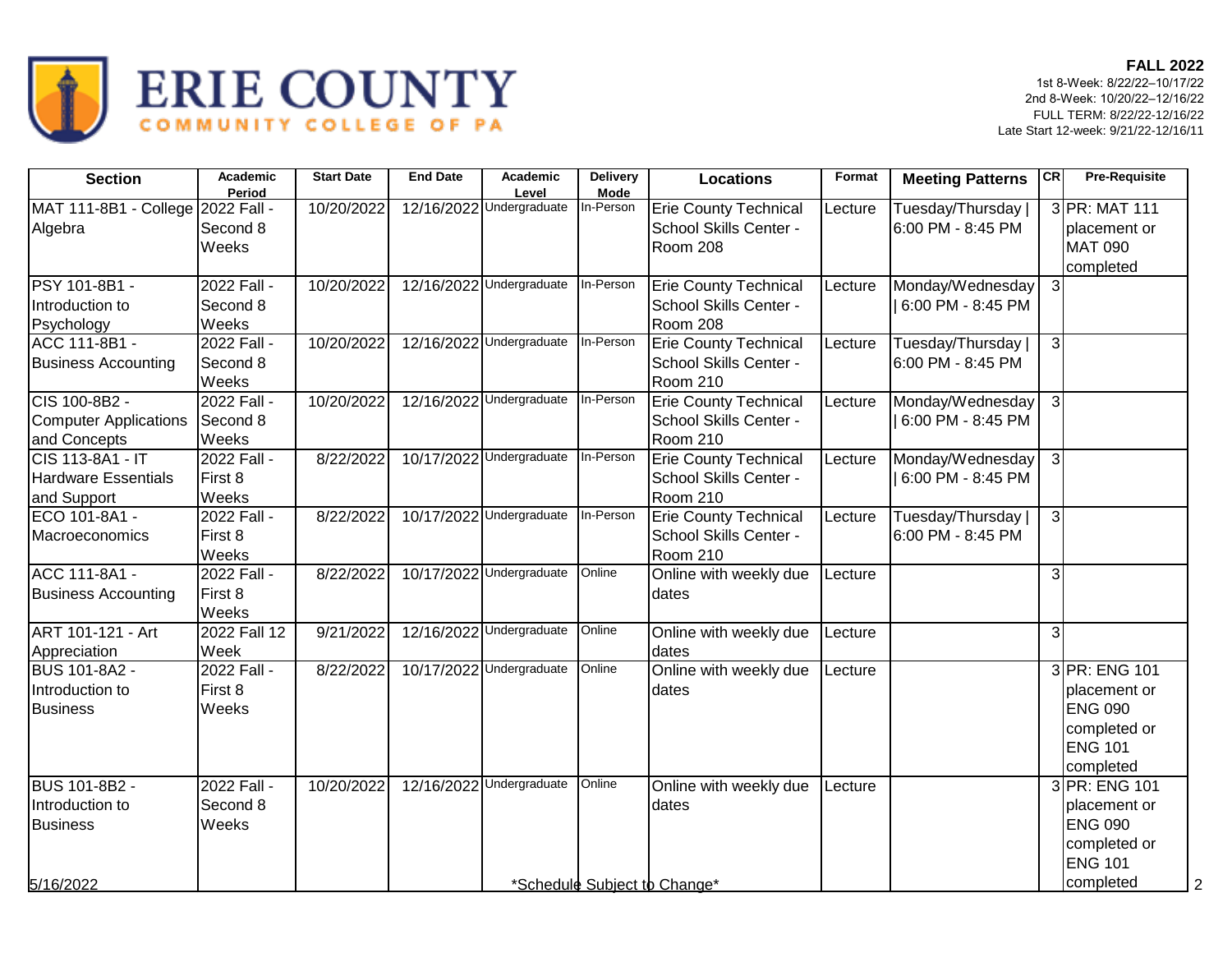

| <b>Section</b>                 | Academic<br>Period | <b>Start Date</b> | <b>End Date</b> | Academic<br>Level        | <b>Delivery</b><br><b>Mode</b> | <b>Locations</b>       | Format  | <b>Meeting Patterns</b> | CR             | <b>Pre-Requisite</b> |
|--------------------------------|--------------------|-------------------|-----------------|--------------------------|--------------------------------|------------------------|---------|-------------------------|----------------|----------------------|
| <b>BUS 103-8B1 -</b>           | 2022 Fall -        | 10/20/2022        |                 | 12/16/2022 Undergraduate | Online                         | Online with weekly due | Lecture |                         | $\overline{3}$ |                      |
| Principles of                  | Second 8           |                   |                 |                          |                                | dates                  |         |                         |                |                      |
| Management                     | Weeks              |                   |                 |                          |                                |                        |         |                         |                |                      |
| <b>BUS 130-8A2 -</b>           | 2022 Fall -        | 8/22/2022         |                 | 10/17/2022 Undergraduate | Online                         | Online with weekly due | Lecture |                         |                | 3 PR: ENG 101        |
| <b>Business</b>                | First 8            |                   |                 |                          |                                | dates                  |         |                         |                | placement            |
| Communications                 | Weeks              |                   |                 |                          |                                |                        |         |                         |                |                      |
| ICIS 100-121 -                 | 2022 Fall 12       | 9/21/2022         |                 | 12/16/2022 Undergraduate | Online                         | Online with weekly due | Lecture |                         | 3              |                      |
| <b>Computer Applications</b>   | Week               |                   |                 |                          |                                | dates                  |         |                         |                |                      |
| and Concepts                   |                    |                   |                 |                          |                                |                        |         |                         |                |                      |
| CIS 100-8A2 -                  | 2022 Fall -        | 8/22/2022         |                 | 10/17/2022 Undergraduate | Online                         | Online with weekly due | Lecture |                         | $\mathbf{3}$   |                      |
| <b>Computer Applications</b>   | <b>First 8</b>     |                   |                 |                          |                                | dates                  |         |                         |                |                      |
| and Concepts                   | Weeks              |                   |                 |                          |                                |                        |         |                         |                |                      |
| CIS 100-8B3 -                  | 2022 Fall -        | 10/20/2022        |                 | 12/16/2022 Undergraduate | Online                         | Online with weekly due | Lecture |                         | $\overline{3}$ |                      |
| Computer Applications          | Second 8           |                   |                 |                          |                                | dates                  |         |                         |                |                      |
| and Concepts                   | Weeks              |                   |                 |                          |                                |                        |         |                         |                |                      |
| <b>CIS 113-8A2 - IT</b>        | 2022 Fall -        | 8/22/2022         |                 | 10/17/2022 Undergraduate | Online                         | Online with weekly due | Lecture |                         | 3              |                      |
| <b>Hardware Essentials</b>     | First 8            |                   |                 |                          |                                | dates                  |         |                         |                |                      |
| and Support                    | Weeks              |                   |                 |                          |                                |                        |         |                         |                |                      |
| CIS 115-8A1 -                  | 2022 Fall -        | 8/22/2022         | 10/17/2022      | Undergraduate            | Online                         | Online with weekly due | Lecture |                         | 3              |                      |
| Information Technology First 8 |                    |                   |                 |                          |                                | Idates                 |         |                         |                |                      |
| Fundamentals                   | Weeks              |                   |                 |                          |                                |                        |         |                         |                |                      |
| CIS 117-8A1 -                  | 2022 Fall -        | 8/22/2022         |                 | 10/17/2022 Undergraduate | Online                         | Online with weekly due | Lecture |                         |                | 3 PR: Completion     |
| <b>Operating Systems</b>       | First 8            |                   |                 |                          |                                | dates                  |         |                         |                | of CIS 113           |
| Interfaces                     | Weeks              |                   |                 |                          |                                |                        |         |                         |                |                      |
| CIS 119-8A1 -                  | 2022 Fall -        | 8/22/2022         |                 | 10/17/2022 Undergraduate | Online                         | Online with weekly due | Lecture |                         |                | 4 PR: Completion     |
| Introduction to                | First 8            |                   |                 |                          |                                | dates                  |         |                         |                | of CIS 113           |
| Programming: Python            | Weeks              |                   |                 |                          |                                |                        |         |                         |                |                      |
| CIS 119-8B2 -                  | 2022 Fall -        | 10/20/2022        |                 | 12/16/2022 Undergraduate | Online                         | Online with weekly due | Lecture |                         |                | 4 PR: Completion     |
| Introduction to                | Second 8           |                   |                 |                          |                                | dates                  |         |                         |                | of CIS 113           |
| Programming: Python            | Weeks              |                   |                 |                          |                                |                        |         |                         |                |                      |
| CIS 120-8B1 - Network          | 2022 Fall -        | 10/20/2022        |                 | 12/16/2022 Undergraduate | Online                         | Online with weekly due | Lecture |                         |                | 3 PR: Completion     |
| Integration and                | Second 8           |                   |                 |                          |                                | dates                  |         |                         |                | of CIS 113           |
| Management                     | Weeks              |                   |                 |                          |                                |                        |         |                         |                |                      |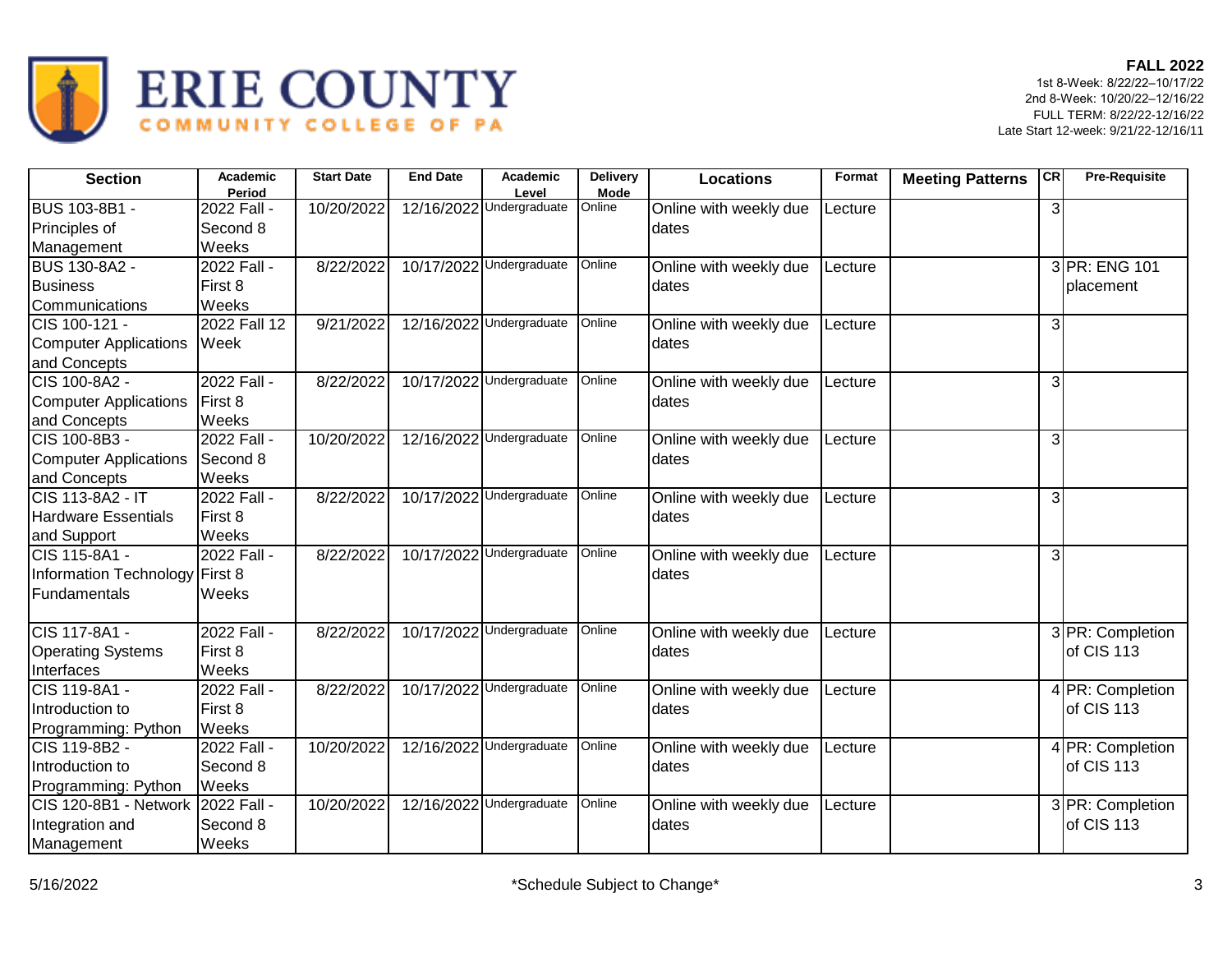

| <b>Section</b>                                                     | Academic<br>Period               | <b>Start Date</b> | <b>End Date</b> | Academic<br>Level        | Delivery<br><b>Mode</b> | <b>Locations</b>                 | Format         | <b>Meeting Patterns</b> | <b>CR</b>                | <b>Pre-Requisite</b>                                                                           |
|--------------------------------------------------------------------|----------------------------------|-------------------|-----------------|--------------------------|-------------------------|----------------------------------|----------------|-------------------------|--------------------------|------------------------------------------------------------------------------------------------|
| CIS 185-8A1 -<br>Introduction to Network First 8<br>Security       | 2022 Fall -<br>Weeks             | 8/22/2022         | 10/17/2022      | Undergraduate            | Online                  | Online with weekly due<br>dates  | Lecture        |                         |                          | 3 PR: Completion<br>of CIS 113                                                                 |
| CIS 215-8B1 -<br>Database Design and<br>Application<br>Development | 2022 Fall -<br>Second 8<br>Weeks | 10/20/2022        |                 | 12/16/2022 Undergraduate | Online                  | Online with weekly due<br>dates  | Lecture        |                         |                          | 3 PR: Completion<br>of CIS 113                                                                 |
| CIS 250-8B1 -<br>Internet/Intranet<br>Networking                   | 2022 Fall -<br>Second 8<br>Weeks | 10/20/2022        |                 | 12/16/2022 Undergraduate | Online                  | Online with weekly due<br>Idates | Lecture        |                         |                          | 3 PR: Completion<br>of CIS 113                                                                 |
| EAS 101-8B1 - Earth<br>Science: Meteorology<br>with Lab            | 2022 Fall -<br>Second 8<br>Weeks | 10/20/2022        | 12/16/2022      | Undergraduate            | Online                  | Online with weekly due<br>dates  | Lecture        |                         | $\overline{\mathcal{A}}$ |                                                                                                |
| EAS 101-8BL - Earth<br>Science: Meteorology<br>with Lab            | 2022 Fall -<br>Second 8<br>Weeks | 10/20/2022        |                 | 12/16/2022 Undergraduate | Online                  | Online with weekly due<br>Idates | Laborato<br>ry |                         | $\overline{4}$           |                                                                                                |
| ENG 101-8A3 - English 2022 Fall -<br>Composition I                 | First 8<br>Weeks                 | 8/22/2022         |                 | 10/17/2022 Undergraduate | Online                  | Online with weekly due<br>Idates | Lecture        |                         |                          | 3 PR: ENG 101<br>placement or<br><b>ENG 090</b><br>completed or<br><b>ENG 101</b><br>completed |
| ENG 102-8B1 - English 2022 Fall -<br><b>Composition II</b>         | Second 8<br>Weeks                | 10/20/2022        | 12/16/2022      | Undergraduate            | Online                  | Online with weekly due<br>dates  | Lecture        |                         |                          | 3 PR: completion<br>of ENG 101                                                                 |
| <b>ENG 110-8B1 - Oral</b><br>Communication                         | 2022 Fall -<br>Second 8<br>Weeks | 10/20/2022        |                 | 12/16/2022 Undergraduate | Online                  | Online with weekly due<br>dates  | Lecture        |                         | 3                        |                                                                                                |
| ENT 110-121 -<br>Fundamentals of<br>Entrepreneurship               | 2022 Fall 12<br>Week             | 9/21/2022         |                 | 12/16/2022 Undergraduate | Online                  | Online with weekly due<br>dates  | Lecture        |                         | 3                        |                                                                                                |
| ENT 110-8A2 -<br>Fundamentals of<br>Entrepreneurship               | 2022 Fall -<br>First 8<br>Weeks  | 8/22/2022         |                 | 10/17/2022 Undergraduate | Online                  | Online with weekly due<br>dates  | Lecture        |                         | $\overline{3}$           |                                                                                                |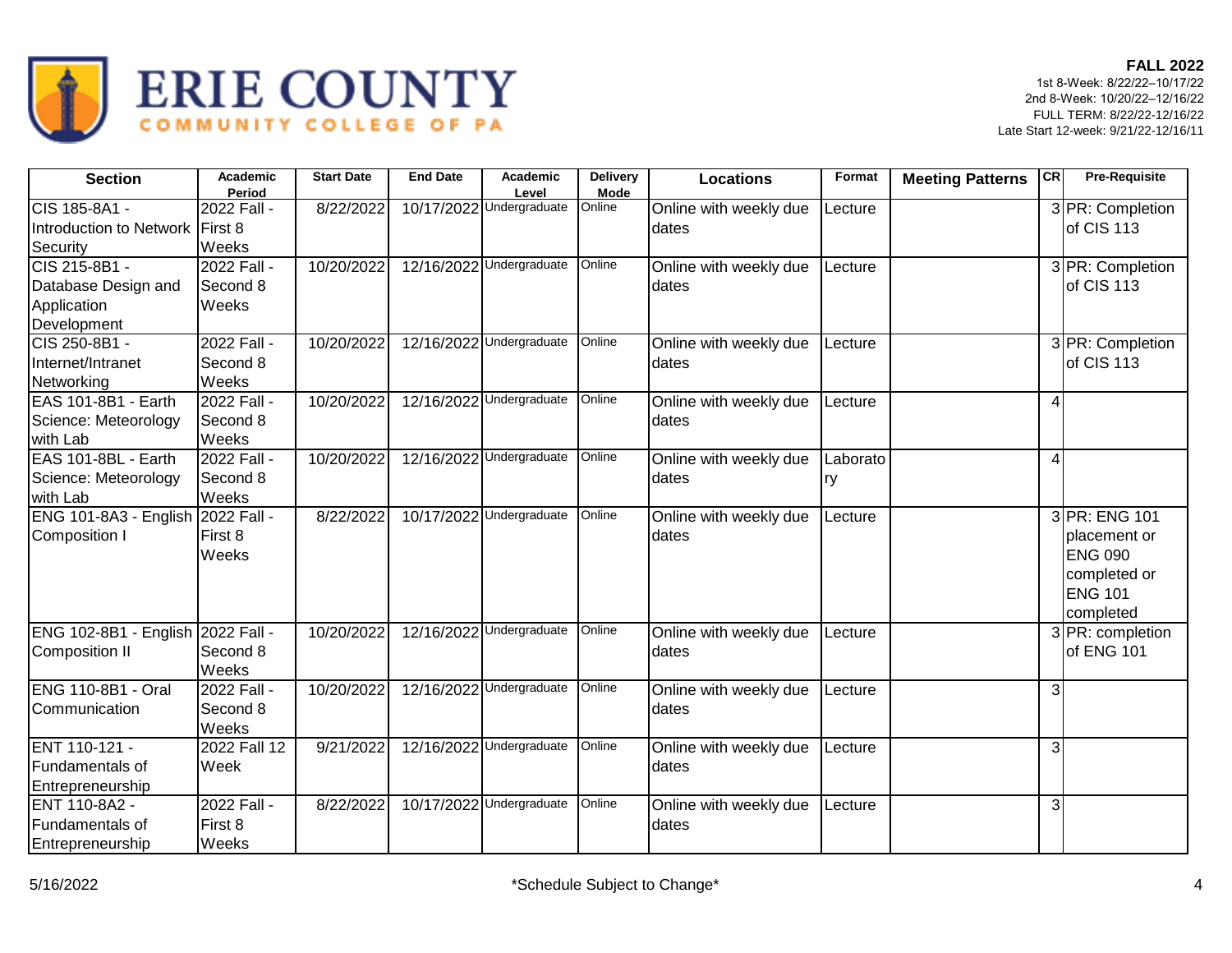

| <b>Section</b>                     | <b>Academic</b><br>Period | <b>Start Date</b> | <b>End Date</b> | <b>Academic</b><br>Level | <b>Delivery</b><br>Mode | <b>Locations</b>                | Format  | <b>Meeting Patterns</b> | CR | <b>Pre-Requisite</b> |
|------------------------------------|---------------------------|-------------------|-----------------|--------------------------|-------------------------|---------------------------------|---------|-------------------------|----|----------------------|
| ENT 120-8B1 -<br>Entrepreneurial   | 2022 Fall -<br>Second 8   | 10/20/2022        |                 | 12/16/2022 Undergraduate | Online                  | Online with weekly due<br>dates | Lecture |                         | 3  |                      |
| Marketing                          | Weeks                     |                   |                 |                          |                         |                                 |         |                         |    |                      |
| ENT 120-8B2 -                      | 2022 Fall -               | 10/20/2022        |                 | 12/16/2022 Undergraduate | Online                  | Online with weekly due          | Lecture |                         | 3  |                      |
| Entrepreneurial                    | Second 8                  |                   |                 |                          |                         | dates                           |         |                         |    |                      |
| Marketing                          | Weeks                     |                   |                 |                          |                         |                                 |         |                         |    |                      |
| ENT 130-8B1 -                      | 2022 Fall -               | 10/20/2022        |                 | 12/16/2022 Undergraduate | Online                  | Online with weekly due          | Lecture |                         | 3  |                      |
| Entrepreneurial                    | Second 8                  |                   |                 |                          |                         | dates                           |         |                         |    |                      |
| Financial Intelligence             | Weeks                     |                   |                 |                          |                         |                                 |         |                         |    |                      |
| ENT 140-8A1 -                      | 2022 Fall -               | 8/22/2022         |                 | 10/17/2022 Undergraduate | Online                  | Online with weekly due          | Lecture |                         | 3  |                      |
| <b>Business Plan</b>               | First 8                   |                   |                 |                          |                         | dates                           |         |                         |    |                      |
| Development                        | Weeks                     |                   |                 |                          |                         |                                 |         |                         |    |                      |
| FYE 101-8A4 - First                | 2022 Fall -               | 8/22/2022         |                 | 10/17/2022 Undergraduate | Online                  | Online with weekly due          | Lecture |                         | 3  |                      |
| Year Experience                    | First 8                   |                   |                 |                          |                         | dates                           |         |                         |    |                      |
|                                    | Weeks                     |                   |                 |                          |                         |                                 |         |                         |    |                      |
| <b>FYE 101-8B2 - First</b>         | 2022 Fall -               | 10/20/2022        |                 | 12/16/2022 Undergraduate | Online                  | Online with weekly due          | Lecture |                         | 3  |                      |
| Year Experience                    | Second 8                  |                   |                 |                          |                         | dates                           |         |                         |    |                      |
|                                    | Weeks                     |                   |                 |                          |                         |                                 |         |                         |    |                      |
| HIS 122-8B1 - Modern               | 2022 Fall -               | 10/20/2022        | 12/16/2022      | Undergraduate            | Online                  | Online with weekly due          | Lecture |                         | 3  |                      |
| History                            | Second 8                  |                   |                 |                          |                         | dates                           |         |                         |    |                      |
|                                    | Weeks                     |                   |                 |                          |                         |                                 |         |                         |    |                      |
| HIS 201-121 - U.S.                 | 2022 Fall 12              | 9/21/2022         |                 | 12/16/2022 Undergraduate | Online                  | Online with weekly due          | Lecture |                         | 3  |                      |
| History to 1865                    | Week                      |                   |                 |                          |                         | dates                           |         |                         |    |                      |
| MAT 090-002 -                      | <b>2022 Fall</b>          | 8/22/2022         | 12/16/2022      | Developmental            | Online                  | Online with weekly due          | Lecture |                         |    | 3 PR: MAT 090        |
| Arithmetic                         |                           |                   |                 | Education                |                         | dates                           |         |                         |    | placement            |
| Fundamentals                       |                           |                   |                 |                          |                         |                                 |         |                         |    |                      |
| MAT 102-8B2 -                      | 2022 Fall -               | 10/20/2022        |                 | 12/16/2022 Undergraduate | Online                  | Online with weekly due          | Lecture |                         |    | 3 PR: MAT 102        |
| Mathematical Concepts Second 8     |                           |                   |                 |                          |                         | dates                           |         |                         |    | placement or         |
|                                    | Weeks                     |                   |                 |                          |                         |                                 |         |                         |    | <b>MAT 090</b>       |
|                                    |                           |                   |                 |                          |                         |                                 |         |                         |    | completed            |
| MAT 111-121 - College 2022 Fall 12 |                           | 9/21/2022         | 12/16/2022      | Undergraduate            | Online                  | Online with weekly due          | Lecture |                         |    | 3 PR: MAT 111        |
| Algebra                            | Week                      |                   |                 |                          |                         | dates                           |         |                         |    | placement or         |
|                                    |                           |                   |                 |                          |                         |                                 |         |                         |    | <b>MAT 090</b>       |
|                                    |                           |                   |                 |                          |                         |                                 |         |                         |    | completed            |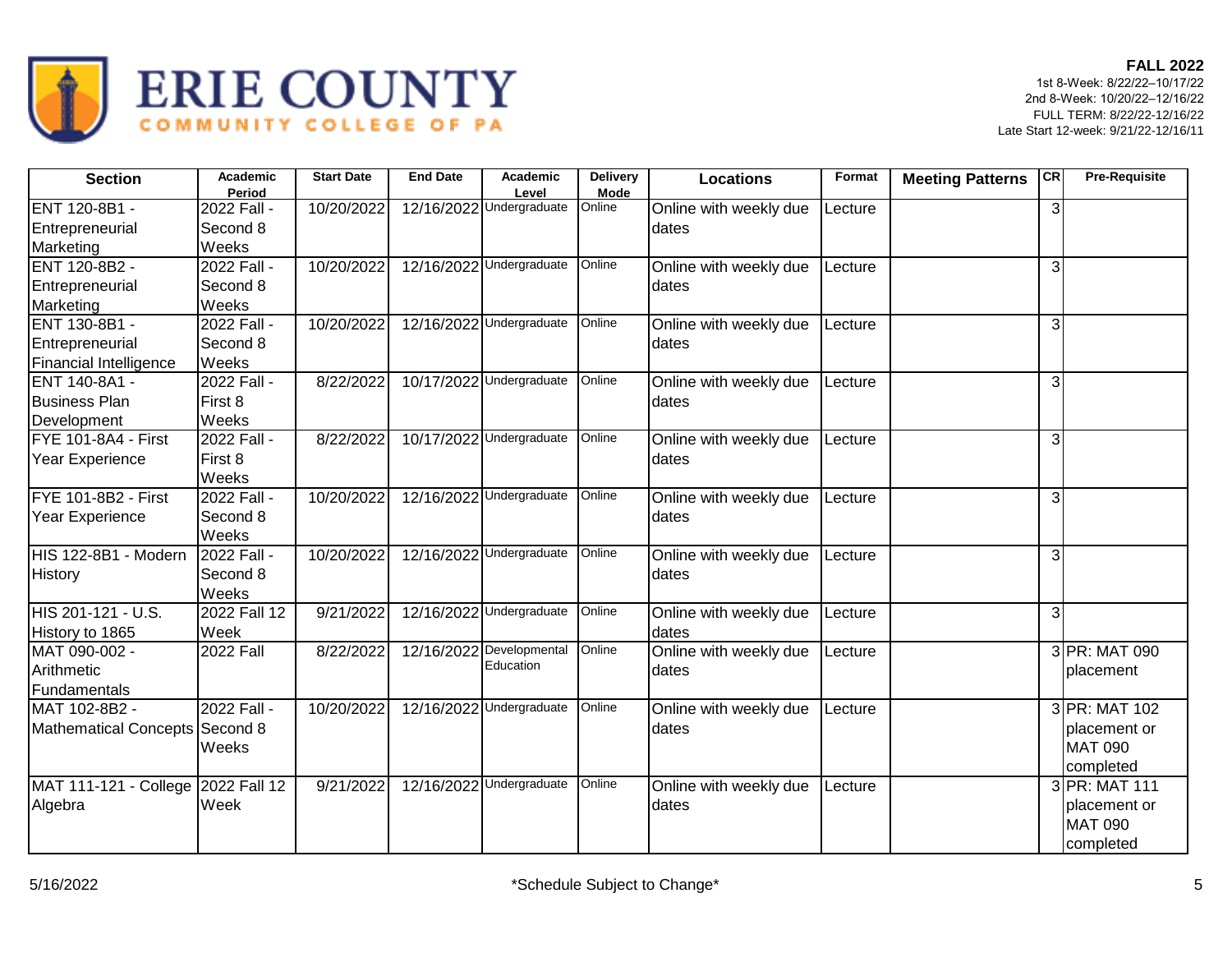

| <b>Section</b>                                                     | Academic<br>Period               | <b>Start Date</b> | <b>End Date</b> | Academic<br>Level        | <b>Delivery</b><br><b>Mode</b> | <b>Locations</b>                | Format  | <b>Meeting Patterns</b> | <b>CR</b>      | <b>Pre-Requisite</b>                                         |
|--------------------------------------------------------------------|----------------------------------|-------------------|-----------------|--------------------------|--------------------------------|---------------------------------|---------|-------------------------|----------------|--------------------------------------------------------------|
| MAT 111-8A1 - College 2022 Fall -<br>Algebra                       | First 8<br>Weeks                 | 8/22/2022         |                 | 10/17/2022 Undergraduate | Online                         | Online with weekly due<br>dates | Lecture |                         |                | 3 PR: MAT 111<br>placement or<br><b>MAT 090</b><br>completed |
| MAT 202-8A2 -<br>Introduction to<br><b>Statistics</b>              | 2022 Fall -<br>First 8<br>Weeks  | 8/22/2022         |                 | 10/17/2022 Undergraduate | Online                         | Online with weekly due<br>dates | Lecture |                         |                | 3 PR: MAT 202<br>placement or<br><b>MAT 090</b><br>completed |
| PHL 101-121 -<br>Introduction to<br>Philosophy                     | 2022 Fall 12<br>Week             | 9/21/2022         |                 | 12/16/2022 Undergraduate | Online                         | Online with weekly due<br>dates | Lecture |                         | $\overline{3}$ |                                                              |
| PHL 111-121 -<br>Religions of the World                            | 2022 Fall 12<br>Week             | 9/21/2022         |                 | 12/16/2022 Undergraduate | Online                         | Online with weekly due<br>dates | Lecture |                         | 3              |                                                              |
| POL 112-8A2 -<br>Introduction to<br><b>International Relations</b> | 2022 Fall -<br>First 8<br>Weeks  | 8/22/2022         |                 | 10/17/2022 Undergraduate | Online                         | Online with weekly due<br>dates | Lecture |                         | $\overline{3}$ |                                                              |
| POL 112-8B1 -<br>Introduction to<br><b>International Relations</b> | 2022 Fall -<br>Second 8<br>Weeks | 10/20/2022        |                 | 12/16/2022 Undergraduate | Online                         | Online with weekly due<br>dates | Lecture |                         | 3              |                                                              |
| POL 203-8B1 - Survey<br><b>I</b> of American Politics              | 2022 Fall -<br>Second 8<br>Weeks | 10/20/2022        |                 | 12/16/2022 Undergraduate | Online                         | Online with weekly due<br>dates | Lecture |                         | 3 <sup>l</sup> |                                                              |
| PSY 101-121 -<br>Introduction to<br>Psychology                     | 2022 Fall 12<br>Week             | 9/21/2022         |                 | 12/16/2022 Undergraduate | Online                         | Online with weekly due<br>dates | Lecture |                         | 3              |                                                              |
| SOC 101-121 -<br>Introduction to<br>Sociology                      | 2022 Fall 12<br>Week             | 9/21/2022         |                 | 12/16/2022 Undergraduate | Online                         | Online with weekly due<br>dates | _ecture |                         | 3              |                                                              |
| SOC 101-8B2 -<br>Introduction to<br>Sociology                      | 2022 Fall -<br>Second 8<br>Weeks | 10/20/2022        |                 | 12/16/2022 Undergraduate | Online                         | Online with weekly due<br>dates | Lecture |                         | 3              |                                                              |
| SOC 211-121 - Racial<br>and Ethnic Minorities                      | 2022 Fall 12<br>Week             | 9/21/2022         |                 | 12/16/2022 Undergraduate | Online                         | Online with weekly due<br>dates | Lecture |                         |                | 3 PR: Completion<br>of SOC 101                               |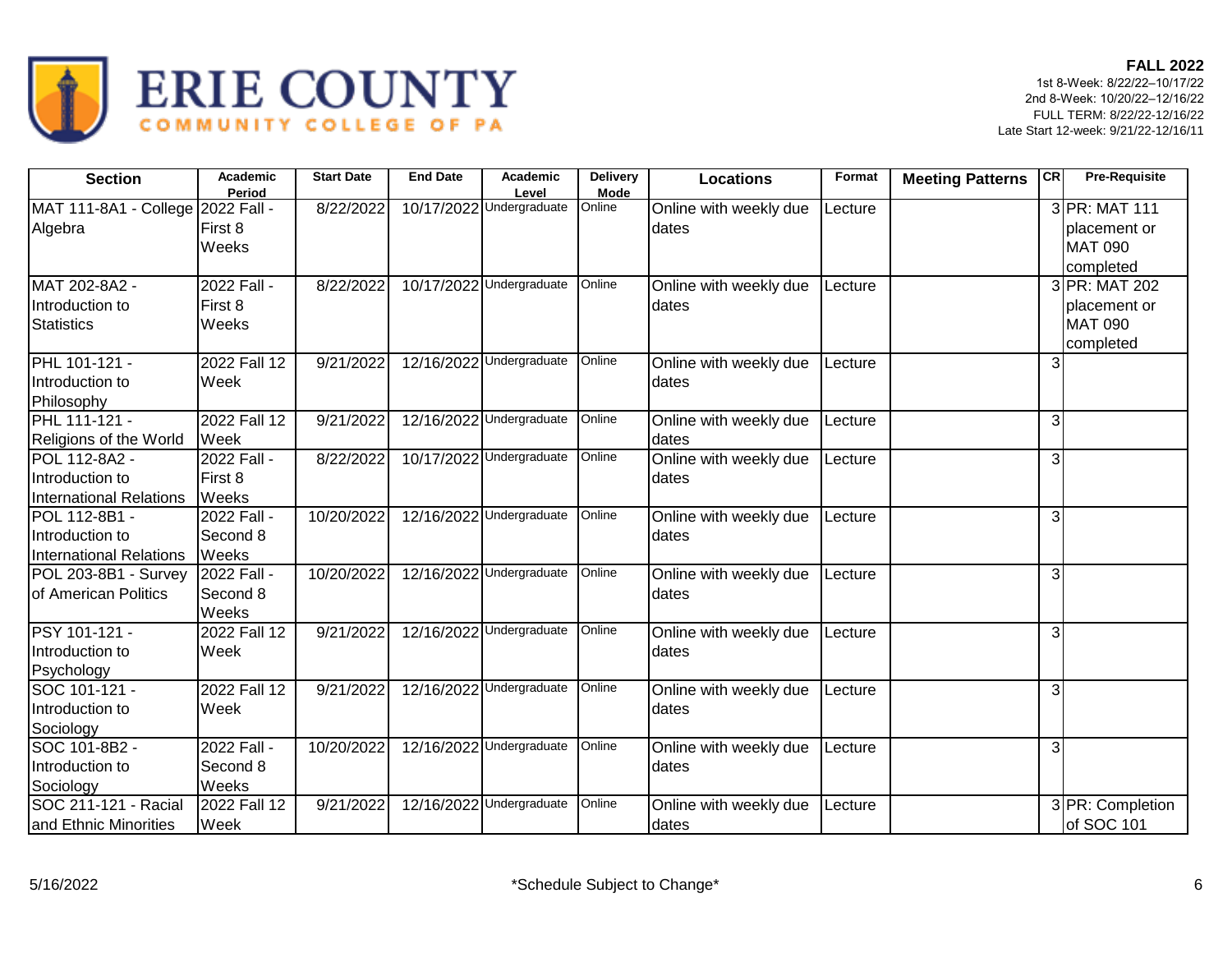

| <b>Section</b>                | Academic    | <b>Start Date</b> | <b>End Date</b> | <b>Academic</b>                    | <b>Delivery</b> | <b>Locations</b>             | Format  | <b>Meeting Patterns</b> | <b>CR</b>      | <b>Pre-Requisite</b> |
|-------------------------------|-------------|-------------------|-----------------|------------------------------------|-----------------|------------------------------|---------|-------------------------|----------------|----------------------|
|                               | Period      |                   |                 | Level                              | <b>Mode</b>     |                              |         |                         |                |                      |
| <b>BUS 101-8A1 -</b>          | 2022 Fall - | 8/22/2022         |                 | 10/17/2022 Undergraduate           | In-Person       | St. Benedict Education       | Lecture | Tuesday/Thursday        |                | 3 PR: ENG 101        |
| Introduction to               | First 8     |                   |                 |                                    |                 | Center - Room 301            |         | 9:00 AM - 11:45 AM      |                | placement or         |
| <b>Business</b>               | Weeks       |                   |                 |                                    |                 |                              |         |                         |                | <b>ENG 090</b>       |
|                               |             |                   |                 |                                    |                 |                              |         |                         |                | completed or         |
|                               |             |                   |                 |                                    |                 |                              |         |                         |                | <b>ENG 101</b>       |
|                               |             |                   |                 |                                    |                 |                              |         |                         |                | completed            |
| <b>BUS 101-8B1 -</b>          | 2022 Fall - | 10/20/2022        |                 | 12/16/2022 Undergraduate           | In-Person       | St. Benedict Education       | Lecture | Monday/Wednesday        |                | 3 PR: ENG 101        |
| Introduction to               | Second 8    |                   |                 |                                    |                 | Center - Room 301            |         | 9:00 AM - 11:45         |                | placement or         |
| <b>Business</b>               | Weeks       |                   |                 |                                    |                 |                              |         | AM                      |                | <b>ENG 090</b>       |
|                               |             |                   |                 |                                    |                 |                              |         |                         |                | completed or         |
|                               |             |                   |                 |                                    |                 |                              |         |                         |                | <b>ENG 101</b>       |
|                               |             |                   |                 |                                    |                 |                              |         |                         |                | completed            |
| <b>BUS 103-8A1 -</b>          | 2022 Fall - | 8/22/2022         |                 | 10/17/2022 Undergraduate           | In-Person       | St. Benedict Education       | Lecture | Tuesday/Thursday        | 3 <sup>l</sup> |                      |
| Principles of                 | First 8     |                   |                 |                                    |                 | Center - Room 301            |         | 1:00 PM - 3:45 PM       |                |                      |
| Management                    | Weeks       |                   |                 |                                    |                 |                              |         |                         |                |                      |
| <b>BUS 130-8A1 -</b>          | 2022 Fall - | 8/22/2022         |                 | 10/17/2022 Undergraduate           | In-Person       | St. Benedict Education       | Lecture | Tuesday/Thursday        |                | 3 PR: ENG 101        |
| <b>Business</b>               | First 8     |                   |                 |                                    |                 | Center - Room 301            |         | 6:00 PM - 8:45 PM       |                | placement            |
| Communications                | Weeks       |                   |                 |                                    |                 |                              |         |                         |                |                      |
| <b>BUS 221-8B1 -</b>          | 2022 Fall - | 10/20/2022        |                 | 12/16/2022 Undergraduate           | In-Person       | St. Benedict Education       | Lecture | Tuesday/Thursday        | $\mathbf{3}$   |                      |
| Production                    | Second 8    |                   |                 |                                    |                 | Center - Room 301            |         | 6:00 PM - 8:45 PM       |                |                      |
| Management                    | Weeks       |                   |                 |                                    |                 |                              |         |                         |                |                      |
| ENT 110-8B1 -                 | 2022 Fall - | 10/20/2022        |                 | 12/16/2022 Undergraduate           | In-Person       | St. Benedict Education       | Lecture | Tuesday/Thursday        | $\mathbf{3}$   |                      |
| Fundamentals of               | Second 8    |                   |                 |                                    |                 | Center - Room 301            |         | 1:00 PM - 3:45 PM       |                |                      |
| Entrepreneurship              | Weeks       |                   |                 |                                    |                 |                              |         |                         |                |                      |
| MAT 090-8B1 -                 | 2022 Fall - | 10/20/2022        |                 | 12/16/2022 Developmental           | In-Person       | St. Benedict Education       | Lecture | Monday/Wednesday        |                | 3 PR: MAT 090        |
| Arithmetic                    | Second 8    |                   |                 | Education                          |                 | Center - Room 301            |         | 1:00 PM - 3:45 PM       |                | placement            |
| Fundamentals                  | Weeks       |                   |                 |                                    |                 |                              |         |                         |                |                      |
| CIS 100-8A1 -                 | 2022 Fall - | 8/22/2022         |                 | 10/17/2022 Undergraduate           | In-Person       | St. Benedict Education       | Lecture | Monday/Wednesday        | $\overline{3}$ |                      |
| <b>Computer Applications</b>  | First 8     |                   |                 |                                    |                 | Center - Room 303/305        |         | 9:00 AM - 11:45         |                |                      |
| and Concepts                  | Weeks       |                   |                 |                                    |                 |                              |         | AM                      |                |                      |
| CIS 100-8B1 -                 | 2022 Fall - | 10/20/2022        |                 | 12/16/2022 Undergraduate           | In-Person       | St. Benedict Education       | Lecture | Tuesday/Thursday        | $\mathbf{3}$   |                      |
| Computer Applications         | Second 8    |                   |                 |                                    |                 | Center - Room 303/305        |         | 1:00 PM - 3:45 PM       |                |                      |
| and Concepts                  | Weeks       |                   |                 |                                    |                 |                              |         |                         |                |                      |
| CIS 119-8B1 -                 | 2022 Fall - | 10/20/2022        |                 | 12/16/2022 Undergraduate In-Person |                 | St. Benedict Education       | Lecture | Tuesday/Thursday        |                | 4 PR: Completion     |
| Introduction to               | Second 8    |                   |                 |                                    |                 | Center - Room 303/305        |         | 6:00 PM - 8:45 PM       |                | of CIS 113           |
| <b>Broggeorgening: Python</b> | Weeks       |                   |                 |                                    |                 | *Schedule Subject to Change* |         |                         |                | 7                    |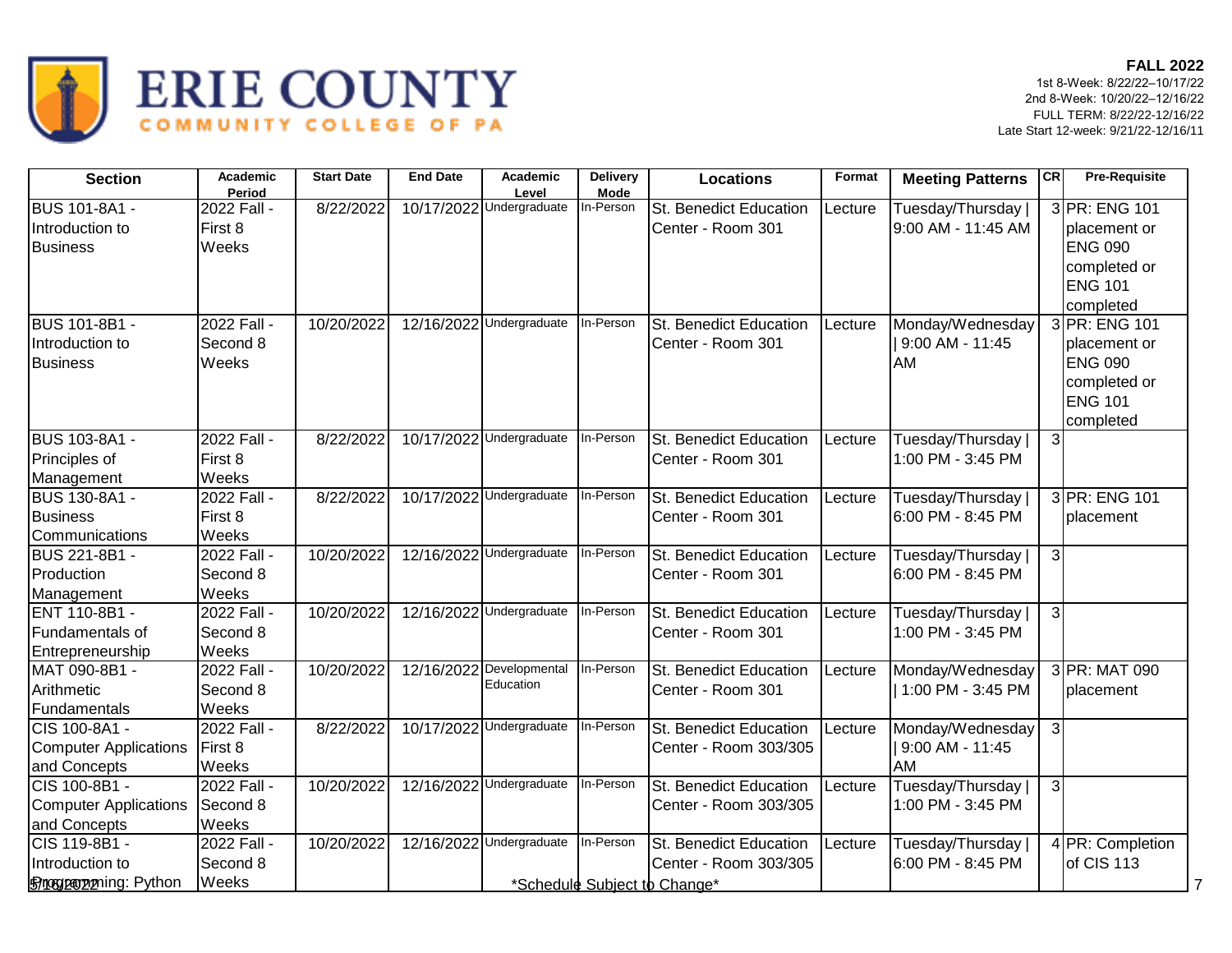

| <b>Section</b>                                              | Academic<br>Period               | <b>Start Date</b> | <b>End Date</b> | <b>Academic</b><br>Level              | <b>Delivery</b><br><b>Mode</b> | <b>Locations</b>                                       | Format  | <b>Meeting Patterns</b>                      | CR             | <b>Pre-Requisite</b>                                         |
|-------------------------------------------------------------|----------------------------------|-------------------|-----------------|---------------------------------------|--------------------------------|--------------------------------------------------------|---------|----------------------------------------------|----------------|--------------------------------------------------------------|
| ENG 102-8A1 - English 2022 Fall -<br>Composition II         | First 8<br>Weeks                 | 8/22/2022         |                 | 10/17/2022 Undergraduate              | In-Person                      | <b>St. Benedict Education</b><br>Center - Room 303/305 | Lecture | Tuesday/Thursday  <br>9:00 AM - 11:45 AM     |                | 3 PR: completion<br>of ENG 101                               |
| MAT 202-8A1 -<br>Introduction to<br><b>Statistics</b>       | 2022 Fall -<br>First 8<br>Weeks  | 8/22/2022         |                 | 10/17/2022 Undergraduate              | In-Person                      | St. Benedict Education<br>Center - Room 303/305        | Lecture | Tuesday/Thursday<br>6:00 PM - 8:45 PM        |                | 3 PR: MAT 202<br>placement or<br><b>MAT 090</b><br>completed |
| FYE 101-8A1 - First<br>Year Experience                      | 2022 Fall -<br>First 8<br>Weeks  | 8/22/2022         |                 | 10/17/2022 Undergraduate              | In-Person                      | St. Benedict Education<br>Center - Room 306            | Lecture | Monday/Wednesday<br>9:00 AM - 11:45<br>AM    | $\mathbf{3}$   |                                                              |
| HIS 201-8B1 - U.S.<br>History to 1865                       | 2022 Fall -<br>Second 8<br>Weeks | 10/20/2022        |                 | 12/16/2022 Undergraduate              | In-Person                      | St. Benedict Education<br>Center - Room 306            | Lecture | Monday/Wednesday<br>  9:00 AM - 11:45<br>AM  | دی             |                                                              |
| MAT 090-001 -<br>Arithmetic<br>Fundamentals                 | <b>2022 Fall</b>                 | 8/22/2022         |                 | 12/16/2022 Developmental<br>Education | In-Person                      | St. Benedict Education<br>Center - Room 306            | Lecture | Tuesday/Thursday  <br>10:30 AM - 11:45<br>AM |                | 3 PR: MAT 090<br>placement                                   |
| ART 101-8A1 - Art<br>Appreciation                           | 2022 Fall -<br>First 8<br>Weeks  | 8/22/2022         |                 | 10/17/2022 Undergraduate              | In-Person                      | St. Benedict Education<br>Center - Room 307            | Lecture | Monday/Wednesday<br>  9:00 AM - 11:45<br>AM  | $\overline{3}$ |                                                              |
| ART 101-8B1 - Art<br>Appreciation                           | 2022 Fall -<br>Second 8<br>Weeks | 10/20/2022        |                 | 12/16/2022 Undergraduate              | In-Person                      | St. Benedict Education<br>Center - Room 307            | Lecture | Tuesday/Thursday<br>1:00 PM - 3:45 PM        | $\overline{3}$ |                                                              |
| FYE 101-8B1 - First<br>Year Experience                      | 2022 Fall -<br>Second 8<br>Weeks | 10/20/2022        |                 | 12/16/2022 Undergraduate              | In-Person                      | St. Benedict Education<br>Center - Room 307            | Lecture | Tuesday/Thursday<br>6:00 PM - 8:45 PM        | $\overline{3}$ |                                                              |
| MAT 102-8B1 -<br>Mathematical Concepts Second 8             | 2022 Fall -<br>Weeks             | 10/20/2022        |                 | 12/16/2022 Undergraduate              | In-Person                      | St. Benedict Education<br>Center - Room 307            | Lecture | Monday/Wednesday<br>  9:00 AM - 11:45<br>AM  |                | 3 PR: MAT 102<br>placement or<br><b>MAT 090</b><br>completed |
| <b>PHL 111-8A1 -</b><br>Religions of the World              | 2022 Fall -<br>First 8<br>Weeks  | 8/22/2022         |                 | 10/17/2022 Undergraduate              | In-Person                      | St. Benedict Education<br>Center - Room 307            | Lecture | Tuesday/Thursday  <br>6:00 PM - 8:45 PM      | $\overline{3}$ |                                                              |
| POL 112-8A1 -<br>Introduction to<br>International Relations | 2022 Fall -<br>First 8<br>Weeks  | 8/22/2022         |                 | 10/17/2022 Undergraduate              | In-Person                      | St. Benedict Education<br>Center - Room 307            | Lecture | Tuesday/Thursday  <br>9:00 AM - 11:45 AM     | $\overline{3}$ |                                                              |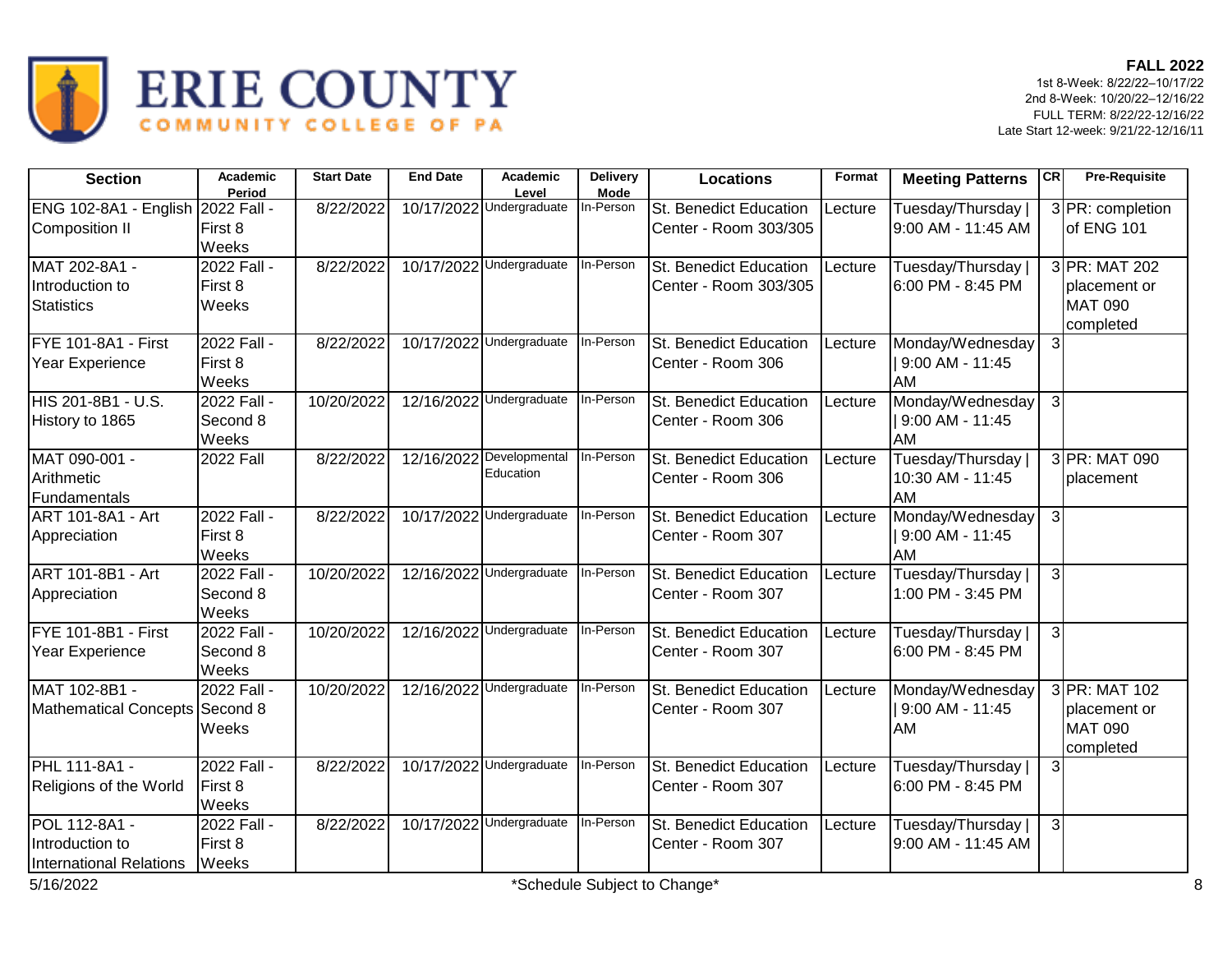

| <b>Section</b>            | Academic<br>Period | <b>Start Date</b> | <b>End Date</b> | Academic<br>Level                  | <b>Delivery</b><br><b>Mode</b> | <b>Locations</b>             | Format  | <b>Meeting Patterns</b> | <b>CR</b>      | <b>Pre-Requisite</b> |
|---------------------------|--------------------|-------------------|-----------------|------------------------------------|--------------------------------|------------------------------|---------|-------------------------|----------------|----------------------|
| SOC 101-8A2 -             | 2022 Fall -        | 8/22/2022         |                 | 10/17/2022 Undergraduate           | In-Person                      | St. Benedict Education       | Lecture | Monday/Wednesday        | $\mathbf{3}$   |                      |
| Introduction to           | First 8            |                   |                 |                                    |                                | Center - Room 307            |         | 1:00 PM - 3:45 PM       |                |                      |
| Sociology                 | Weeks              |                   |                 |                                    |                                |                              |         |                         |                |                      |
| SOC 211-8B1 - Racial      | 2022 Fall -        | 10/20/2022        |                 | 12/16/2022 Undergraduate           | In-Person                      | St. Benedict Education       | Lecture | Monday/Wednesday        |                | 3 PR: Completion     |
| and Ethnic Minorities     | Second 8           |                   |                 |                                    |                                | Center - Room 307            |         | 1:00 PM - 3:45 PM       |                | of SOC 101           |
|                           | Weeks              |                   |                 |                                    |                                |                              |         |                         |                |                      |
| ENG 101-8A1 - English     | 2022 Fall -        | 8/22/2022         |                 | 10/17/2022 Undergraduate           | In-Person                      | St. Benedict Education       | Lecture | Monday/Wednesday        |                | 3 PR: ENG 101        |
| Composition I             | First 8            |                   |                 |                                    |                                | Center - Room 309            |         | 9:00 AM - 11:45         |                | placement or         |
|                           | Weeks              |                   |                 |                                    |                                |                              |         | AM                      |                | <b>ENG 090</b>       |
|                           |                    |                   |                 |                                    |                                |                              |         |                         |                | completed or         |
|                           |                    |                   |                 |                                    |                                |                              |         |                         |                | <b>ENG 101</b>       |
|                           |                    |                   |                 |                                    |                                |                              |         |                         |                | completed            |
| <b>ENG 110-8A1 - Oral</b> | 2022 Fall -        | 8/22/2022         |                 | 10/17/2022 Undergraduate           | In-Person                      | St. Benedict Education       | Lecture | Monday/Wednesday        | $\mathbf{3}$   |                      |
| Communication             | First 8            |                   |                 |                                    |                                | Center - Room 309            |         | 1:00 PM - 3:45 PM       |                |                      |
|                           | Weeks              |                   |                 |                                    |                                |                              |         |                         |                |                      |
| ENG 207-8B1 - Survey      | 2022 Fall -        | 10/20/2022        |                 | 12/16/2022 Undergraduate           | In-Person                      | St. Benedict Education       | Lecture | Tuesday/Thursday        | $\overline{3}$ |                      |
| of Literature             | Second 8           |                   |                 |                                    |                                | Center - Room 309            |         | 9:00 AM - 11:45 AM      |                |                      |
|                           | Weeks              |                   |                 |                                    |                                |                              |         |                         |                |                      |
| HIS 122-8A1 - Modern      | 2022 Fall -        | 8/22/2022         |                 | 10/17/2022 Undergraduate In-Person |                                | St. Benedict Education       | Lecture | Tuesday/Thursday        | $\mathbf{3}$   |                      |
| <b>History</b>            | First 8            |                   |                 |                                    |                                | Center - Room 309            |         | 6:00 PM - 8:45 PM       |                |                      |
|                           | Weeks              |                   |                 |                                    |                                |                              |         |                         |                |                      |
| MUS 114-8B1 - World       | 2022 Fall -        | 10/20/2022        |                 | 12/16/2022 Undergraduate In-Person |                                | St. Benedict Education       | Lecture | Monday/Wednesday        |                | 3 PR: ENG 101        |
| <b>Music</b>              | Second 8           |                   |                 |                                    |                                | Center - Room 309            |         | 1:00 PM - 3:45 PM       |                | pre/co-req           |
|                           | Weeks              |                   |                 |                                    |                                |                              |         |                         |                |                      |
| PSY 101-8A1 -             | 2022 Fall -        | 8/22/2022         |                 | 10/17/2022 Undergraduate In-Person |                                | St. Benedict Education       | Lecture | Tuesday/Thursday        | $\mathbf{3}$   |                      |
| Introduction to           | First 8            |                   |                 |                                    |                                | Center - Room 309            |         | 1:00 PM - 3:45 PM       |                |                      |
| Psychology                | Weeks              |                   |                 |                                    |                                |                              |         |                         |                |                      |
| SOC 101-8A1 -             | 2022 Fall -        | 8/22/2022         |                 | 10/17/2022 Undergraduate In-Person |                                | St. Benedict Education       | Lecture | Tuesday/Thursday        | $\overline{3}$ |                      |
| Introduction to           | First 8            |                   |                 |                                    |                                | Center - Room 309            |         | 9:00 AM - 11:45 AM      |                |                      |
| Sociology                 | Weeks              |                   |                 |                                    |                                |                              |         |                         |                |                      |
| ACC 150-8B1 - The         | 2022 Fall -        | 10/20/2022        |                 | 12/16/2022 Undergraduate In-Person |                                | St. Benedict Education       | Lecture | Tuesday/Thursday        | $\overline{3}$ |                      |
| Legal Environment of      | Second 8           |                   |                 |                                    |                                | Center - Room 311            |         | 6:00 PM - 8:45 PM       |                |                      |
| <b>Business</b>           | Weeks              |                   |                 |                                    |                                |                              |         |                         |                |                      |
| ENG 090-001 -             | <b>2022 Fall</b>   | 8/22/2022         |                 | 12/16/2022 Developmental In-Person |                                | St. Benedict Education       | Lecture | Monday/Wednesday        |                | 3 PR: ENG 090        |
| Fundamentals of           |                    |                   |                 | Education                          |                                | Center - Room 311            |         | 9:00 AM - 10:15         |                | placement            |
| Sobegood riting           |                    |                   |                 |                                    |                                | *Schedule Subject to Change* |         | AM                      |                | 9                    |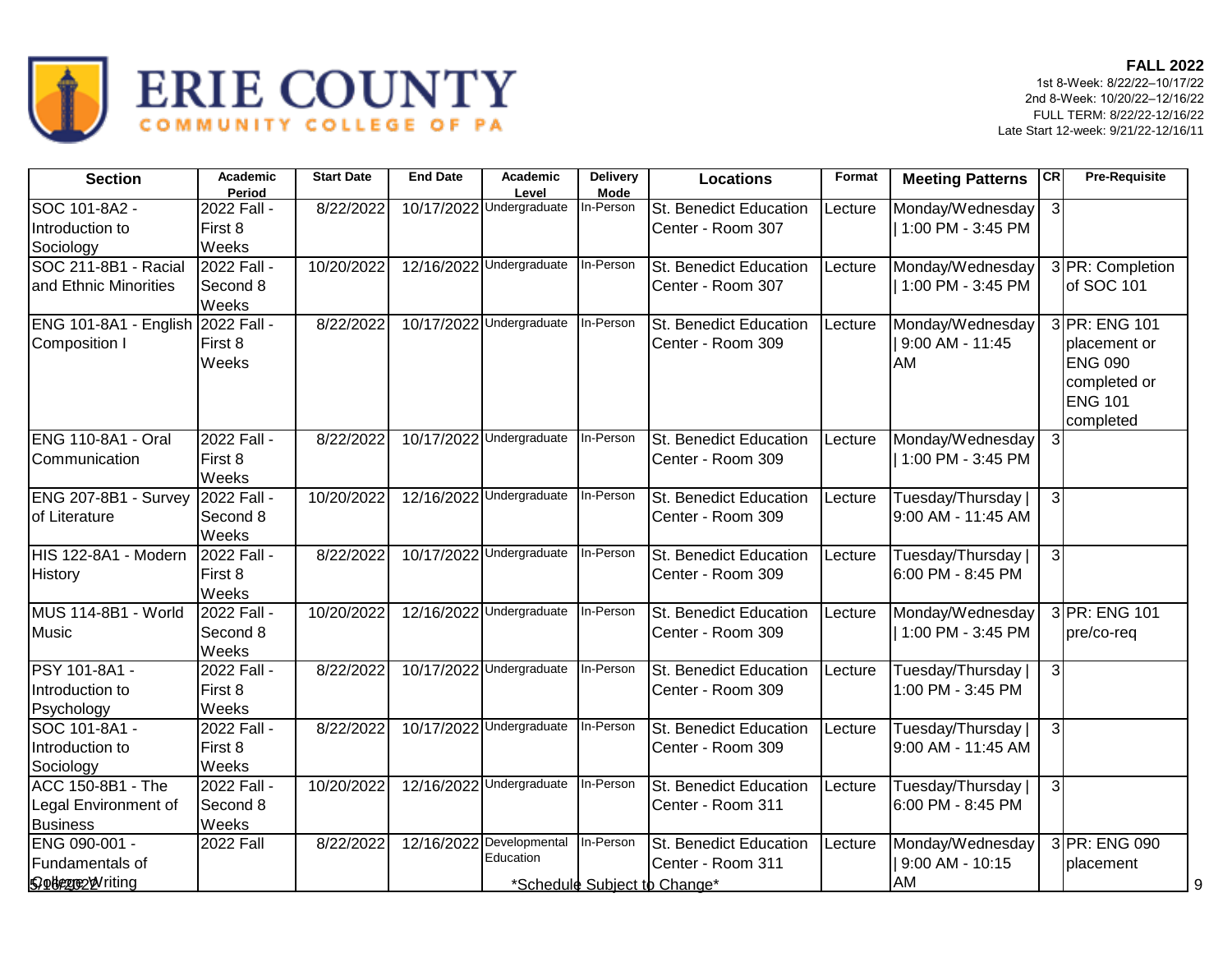

| <b>Section</b>                                            | Academic<br>Period               | <b>Start Date</b> | <b>End Date</b> | Academic<br>Level                     | <b>Delivery</b><br><b>Mode</b> | <b>Locations</b>                                                             | Format     | <b>Meeting Patterns</b>                  | CR             | <b>Pre-Requisite</b>                                                                           |
|-----------------------------------------------------------|----------------------------------|-------------------|-----------------|---------------------------------------|--------------------------------|------------------------------------------------------------------------------|------------|------------------------------------------|----------------|------------------------------------------------------------------------------------------------|
| ENG 090-002 -<br>Fundamentals of<br>College Writing       | <b>2022 Fall</b>                 | 8/22/2022         |                 | 12/16/2022 Developmental<br>Education | In-Person                      | St. Benedict Education<br>Center - Room 311                                  | Lecture    | Tuesday/Thursday  <br>1:00 PM - 2:15 PM  |                | 3 PR: ENG 090<br><b>placement</b>                                                              |
| ENG 090-121 -<br>Fundamentals of<br>College Writing       | 2022 Fall 12<br>Week             | 9/21/2022         |                 | 12/16/2022 Developmental<br>Education | In-Person                      | St. Benedict Education<br>Center - Room 311                                  | Lecture    | Tuesday/Thursday  <br>9:00 AM - 10:50 AM |                | 3 PR: ENG 090<br>placement                                                                     |
| ENG 090-8B1 -<br>Fundamentals of<br>College Writing       | 2022 Fall -<br>Second 8<br>Weeks | 10/20/2022        |                 | 12/16/2022 Developmental<br>Education | In-Person                      | St. Benedict Education<br>Center - Room 311                                  | Lecture    | Monday/Wednesday<br>  1:00 PM - 3:45 PM  |                | 3 PR: ENG 090<br>placement                                                                     |
| ENG 101-8A2 - English 2022 Fall -<br>Composition I        | First 8<br>Weeks                 | 8/22/2022         |                 | 10/17/2022 Undergraduate              | In-Person                      | St. Benedict Education<br>Center - Room 311                                  | Lecture    | Monday/Wednesday<br>11:00 PM - 3:45 PM   |                | 3 PR: ENG 101<br>placement or<br><b>ENG 090</b><br>completed or<br><b>ENG 101</b><br>completed |
| FYE 101-8A3 - First<br>Year Experience                    | 2022 Fall -<br>First 8<br>Weeks  | 8/22/2022         |                 | 10/17/2022 Undergraduate              | In-Person                      | St. Benedict Education<br>Center - Room 311                                  | Lecture    | Tuesday/Thursday  <br>6:00 PM - 8:45 PM  | $\mathbf{3}$   |                                                                                                |
| BIO 101-001 -<br>Introduction to Biology                  | 2022 Fall                        | 8/22/2022         |                 | 12/16/2022 Undergraduate              | In-Person                      | Tom Ridge<br>Environmental Center,<br>RSC Research Wing -<br>Room 133        | Lecture    | Friday   9:00 AM -<br>11:30 AM           |                | 4 PR: for BIO 101 -<br>ENG 101 pre/co-<br>req or placement                                     |
| <b>BIO 101-00L -</b><br>Introduction to Biology           | 2022 Fall                        | 8/22/2022         |                 | 12/16/2022 Undergraduate              | In-Person                      | Tom Ridge<br>Environmental Center,<br>RSC Research Wing -<br><b>Room 133</b> | <b>Iry</b> | Laborato Friday   12:00 PM -<br>1:45 PM  |                | 4 PR: for BIO 101 -<br>ENG 101 pre/co-<br>req or placement                                     |
| GLG 220-001 -<br><b>Environmental Geology</b><br>with Lab | <b>2022 Fall</b>                 | 8/22/2022         |                 | 12/16/2022 Undergraduate              | In-Person                      | Tom Ridge<br>Environmental Center,<br>RSC Research Wing -<br>Room 133        | Lecture    | Tuesday   12:15 PM -<br>2:45 PM          | $\overline{4}$ |                                                                                                |
| GLG 220-00L -<br><b>Environmental Geology</b><br>with Lab | <b>2022 Fall</b>                 | 8/22/2022         |                 | 12/16/2022 Undergraduate              | In-Person                      | Tom Ridge<br>Environmental Center,<br>RSC Research Wing -<br>Room 133        | ry         | Laborato Thursday   12:15 PM<br>2:00 PM  | $\overline{4}$ |                                                                                                |